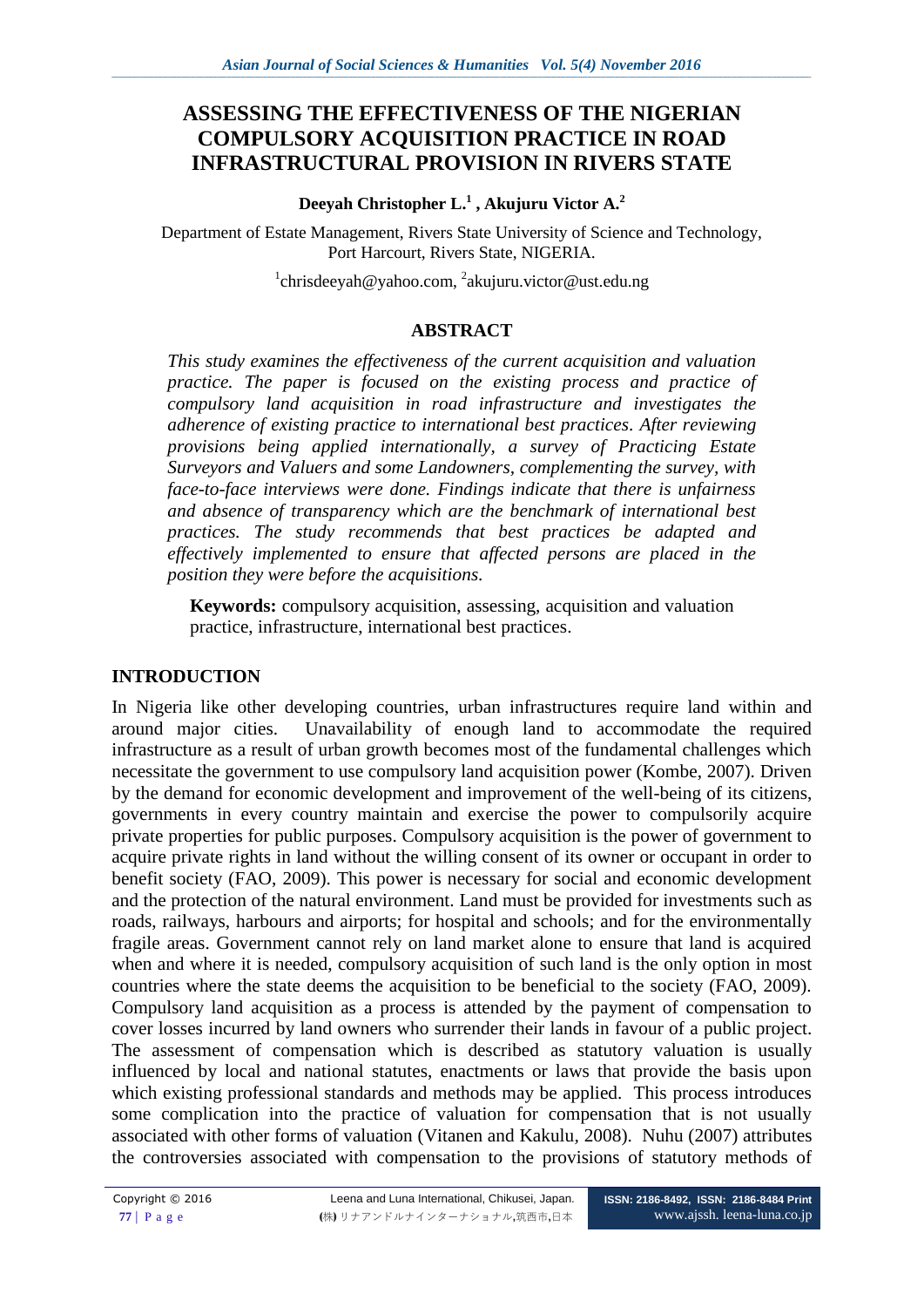valuation contained in the Land Use Act Cap L5 LFN 2004.The Land Use Act Cap L5 LFN 2004 is the main statute governing Land acquisition and assessment of compensation in Nigeria. Compensation for compulsory Land Acquisition under Common law is based on open market value; that of the Land Use Act Cap L5 LFN 2004 is calculated on the unexhausted improvement on land based on depreciated replacement cost plus ground rent, if any paid by the owner in the year of revocation of right of occupancy (Nuhu, 2008). Kakulu (2007) argues that the replacement cost method of valuation is based on a faulty assumption that cost is related to value. Kalu (2001) observed that the methodology which appears to be depreciated replacement cost approach to valuation is a valuation method applied where there is no comparable rental evidence. This explains the reason why the method is suitably used for valuing specialised properties, which rarely exchange hands. Some properties compulsorily acquired are income-producing which could best be valued using the investment or income method of valuation. The prescription of the replacement cost method of valuation for the assessment of compensation for all kinds of properties compulsorily acquired for public purposes in Nigeria is contentious (Nuhu, 2008).Compulsory acquisition of urban properties for infrastructural developments such as road expansion should undergo a public examination that ensure the balance between the public need for land and the protection of property rights is properly considered, and that compensation reflects the profit potential of the land to be acquired. Therefore, this research will examine effectiveness of the current practice of compulsory acquisition and valuation in road infrastructural provision and to investigate if it adheres to world best practices. The study is based on the Elelenwo/Akpajo road expansion/upgrading in Port Harcourt as a case study, where the Government of Rivers State acquire plots with buildings and paid compensation.

#### **REVIEW OF RELATED RESEARCHES**

There are massive body of empirical evidence gathered over the years that the compensation determined under the Land Use Act cap L5, LFN 2004 cannot solve the task of restoring income and livelihood to their pre-project levels.

Okolo (2000) observed that the problem of inadequate compensation that characterised our compensation practice in Nigeria is rooted in the various laws that govern compulsory acquisition and compensation in this country. He concluded that these laws need to be reviewed in order to reflect the current circumstance.

Kakulu (2007) reveals that ambiguity, lack of clarity, inconsistency in content and interpretation of enabling statutes (Land Use Act Cap L5 LFN, 2004) are partly responsible for inadequate compensation. The research further reveal that the application of multiple standard, procedures and methods of valuation results in alarmingly wide discrepancies in compensation values over the same interest in land. The paper concludes that the assessment process could be improved considerably by the introduction of a compensation valuation code in Nigeria. It also suggests that such a code should be guided by international standards of valuation for compensation.

Udoekanem (2013) in his study analysed data from cases of environmental assets severely damaged by gas flare and the estimate of compensation based on the provision of Nigeria's land Use Act, which is the country's Land Policy document. Result shows that compensation determined based the basic valuation methods were far higher than those determined on the provisions of the Land Use Act Cap L5 LFN 2004. The paper argues that compensation paid for compulsory acquisition provided in Section 29 of the Land Use Act is inadequate.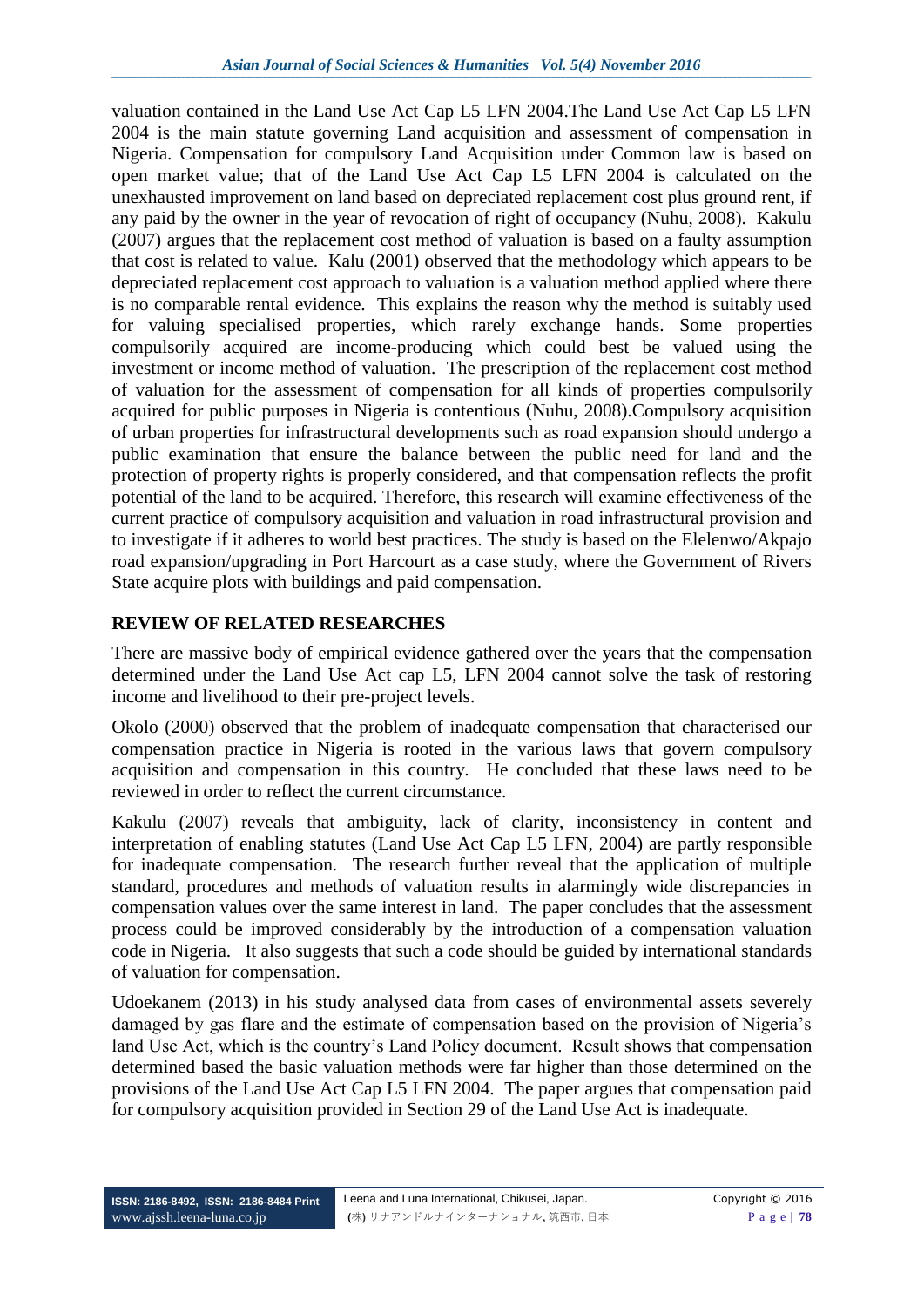Nuhu (2008) reveals that, apart from delayed payment of compensation, current provision of the law cannot adequately compensate dispossessed owners. The study recommend that the enactment of a definite legislation that will be applicable to the incidence of landholding in the FCT, Abuja and establishment of Lands Tribunal system to deal with compensation valuation issues in all the states of the Federation including Abuja.

Ajoku (2000) notes that compensation assessment for the purposes of payment in accordance with the provisions of the enabling laws would always result to inadequate compensation due to obvious gap in these provisions. He focused on compensation generally under the Land Use Act without specific interest in the Niger Delta.

Otubu (2012) submitted that the process under the Land Use Act has changed the equilibrium that existed between private property rights and compulsory acquisition and produced a skewed and unfavourable result to the detriment of private property rights and national economy. It finally proposed a new equitable arrangement to the quagmire. The paper recommends legislative reform particularly in the area of a unified law and Policy on the subject.

Akujuru and Ogbonda, (2016) opined that the current statutory provision of the Land Use Act raise certain contemporary issues ranging from conflict of statutory provision with constitutional requirements, proper definition of property right, use of statutorily dictated valuation methods which results in the payment of inadequate compensation that fails to restore the beneficiaries to their *status-quo-ante.*

# **REVIEW OF RELATED LITERATURE**

#### **Acquisitions Procedure in Urban Properties in Nigeria**

The various steps involved in compulsory acquisition and compensation in Nigeria according to Ibagaere (2010) are: i)Inspection of a selected parcel of land by the professionals from the Ministry of Lands and Survey, ii)Issuance of notice of intention to acquire land to the disposed owner in government gazettes, daily papers or by pasting the notice on the trees or nearest buildings, and to yield up possession within 6 weeks, iii) Property identification, iv) Receiving of petitions, objections and complain over compensation.

Ifediora (1988) cited in Akinlabi (2009) summate the procedure for acquisition in Nigeria as follows: i) Notice of Acquisition, ii) Procurement of Brief, iii) Claim Survey, iv) Assessment for compensation, v) Valuation Report, vi) Payment of compensation, vii) Professional fees.

The procedure for compulsory acquisition requires adequate notice to be given to the owner, compensation to be paid and the acquisition must be for public purpose (Nuhu and Aliyu*,* 2009). Ibagere(2010) argues that six weeks is too short a time for computations of adequate claims to be made. He note that the issuance of notice of acquisition through government papers, gazette or pasting on trees and buildings on or near the land makes it difficult in most cases for actual owners who are illiterate to become aware of any intention to acquire their land which in turn gives loopholes for fraudsters to cash in and reap when they did not sow.

#### **Components of Compensation and Valuations Procedure under the Land Use Act**

Section 29(4) of the Land Use Act provides that compensation should be paid in respect of the following:

- (a) The Land, for an amount equal to the rate, if any, paid by the occupier during the year in which the right of occupancy was revoked;
- (b) Building, installation or improvement therein, for the amount of the replacement cost of the building, installation or improvement, that is to say such cost as may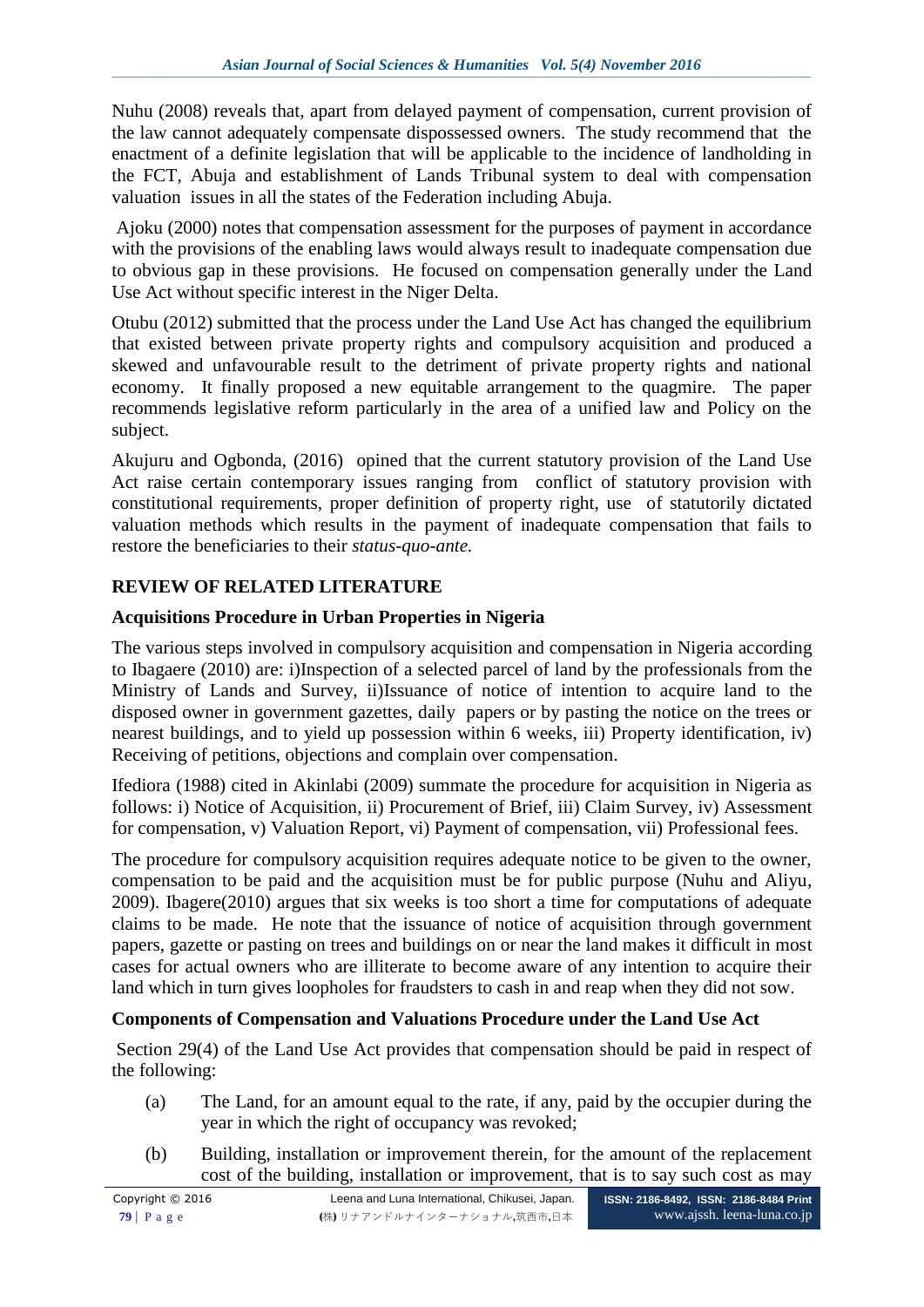be assessed on the basis of the prescribed method of assessment as determined by the appropriate officer less any depreciation, together with interest at the bank rate for delayed payment of compensation and in respect of any improvement in the nature of reclamation works, being such cost thereof as may be substantiated by documentary evidence and proof to the satisfaction of the appropriate officer;

(c) Crops on land, apart from any building installation or improvement thereon, for an amount equal to the values as prescribed and determined by the appropriate office.

There is no compensation for bare land undeveloped irrespective of whatever cost incurred at acquiring the land either from the state or the community. Otubu (2012) notes that the valuation is done by the state without input by the victims in terms of representation and or raising objections against the whole process. Compensation recoverable for unexhausted improvement on the land is pegged at replacement cost less depreciation, meaning that the compensation payable will be insufficient to replace the installation a new.

#### **Gap analysis of Land Use Act and ADB requirements for acquisition and compensation**

In an attempt to identify the gaps in compulsorily acquisition between countries and institutions, the Nigerian legislative requirement for compensation and the Agricultural Development Bank (ADB) Policy is reviewed to determine which of them offers more favourable compensation to dispossessed land owners.

| Compensation issue                                      | Nigerian legislative<br>Requirement                                        | <b>ADB</b> Policy                                                                                                                                                                                                                              | Gap                                                                                                                                                              |
|---------------------------------------------------------|----------------------------------------------------------------------------|------------------------------------------------------------------------------------------------------------------------------------------------------------------------------------------------------------------------------------------------|------------------------------------------------------------------------------------------------------------------------------------------------------------------|
| Timing of<br>Acquisition and<br>Compensation<br>payment | No Provision                                                               | Acquisition timetable<br>is prepared for<br>any<br>displacement<br>and<br>relocation.                                                                                                                                                          | <b>LUA</b><br>does<br>not<br>stipulate time frame in<br>acquisition<br>and<br>compensation.<br>There<br>is no consistency<br>as<br>requirement<br>in<br>payment. |
| Calculation of<br>compensation                          | Assessment<br>of<br>compensation that is<br>fare<br>and<br>not<br>adequate | Valuation<br>procedure<br>for<br>assessing<br>and<br>compensation<br>rates are<br>transparent<br>and<br>cash<br>compensation should<br>be sufficient to replace<br>lost<br>the<br>asset<br><b>or</b><br>equipment<br>to<br>estimated net loss. | <b>LUA</b><br>stress<br>on<br>predetermined rates by<br>government, and does<br>not have regards to the<br>locational attribute of<br>the property.              |
| Components of<br>compensation                           | Ground<br>rent.<br>buildings, and crops<br>on land.                        | Land,<br>compensation<br>for loss of structure,<br>compensation for loss LUA<br>of<br>crops<br>$\ddot{\phantom{0}}$<br>compensation<br>for<br>property<br>common<br>resources,<br>compensation for loss                                        | has<br>restricted<br>number of heads of<br>claims, and ignores the<br>value of Land.                                                                             |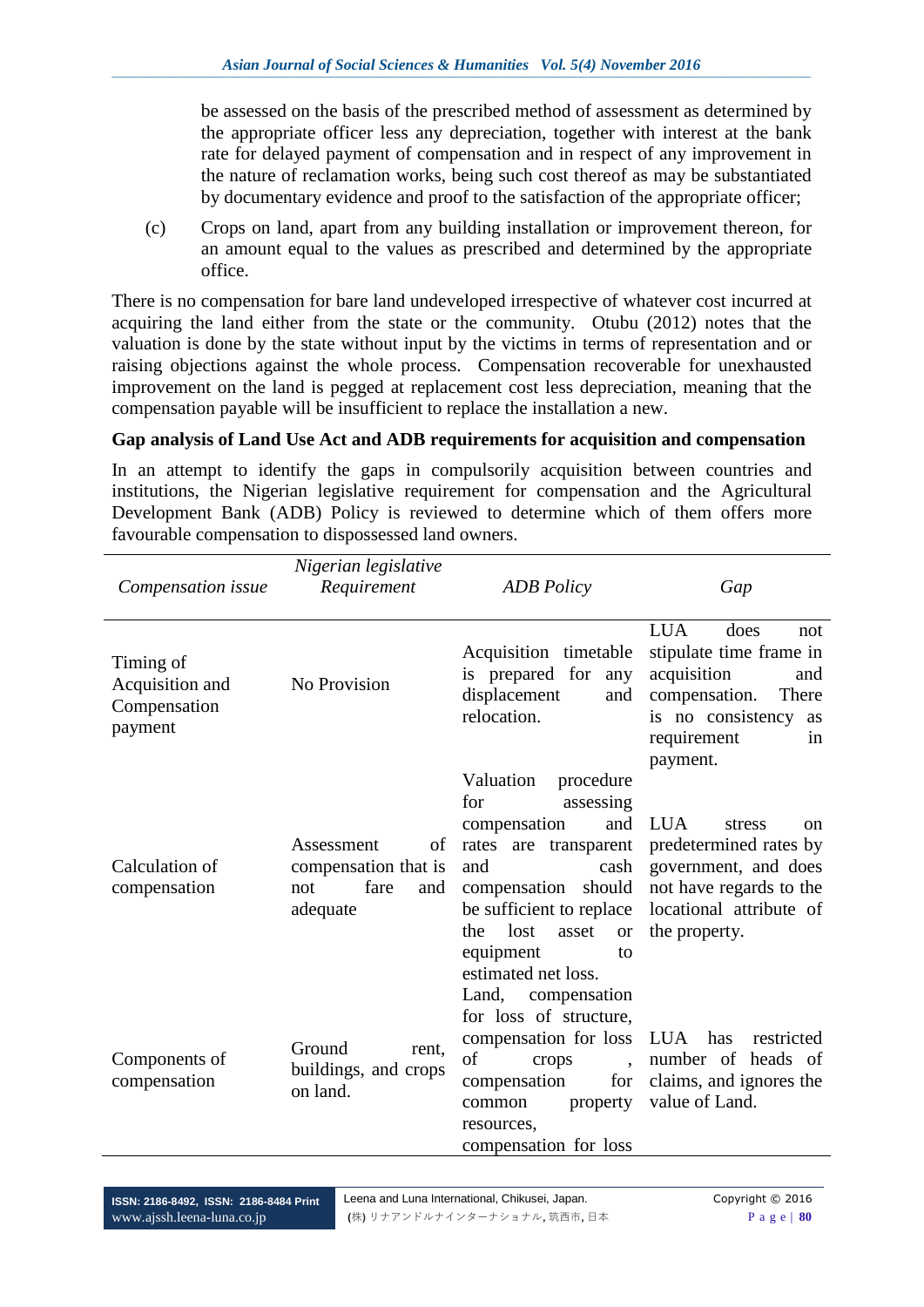|                      |                                  |          | due to displacement of<br>communities                                                                                                                                                                                    |                                                                                                                                                                                                                                                                          |
|----------------------|----------------------------------|----------|--------------------------------------------------------------------------------------------------------------------------------------------------------------------------------------------------------------------------|--------------------------------------------------------------------------------------------------------------------------------------------------------------------------------------------------------------------------------------------------------------------------|
| Methods of valuation | Depreciated<br>replacement cost. |          | Comparable<br>site<br>income<br>approach,<br>contingency, valuation<br>method,<br>Gross market value,<br>Average<br>annual<br>yields,<br>Replacement cost.                                                               | <b>ADB</b><br>policy<br>that<br>recognizes<br>replacement<br>value<br>should be equal to<br>market<br>cost<br>plus<br>transaction cost such<br>as preparation, transfer<br>and registration fees<br>and tax provided that<br>information<br>about<br>market is reliable. |
| Participation        | N <sub>0</sub><br>provision      | specific | Affected<br>persons<br>should<br>be<br>fully<br>consulted about what<br>in<br>involved<br><i>is</i><br>compensation package<br>and should have basic<br>access to mechanism<br>enforcing<br>their<br>for<br>entitlement. | ADB requires that all<br>affected persons<br>be<br>given full participation<br>the<br>acquisition<br>and<br>process.                                                                                                                                                     |

# **RESEARCH METHODOLOGY**

Several sources of data and methods of data collection were used in this study. This strategy is used to minimize the degree of specificity of certain methods to particular bodies of knowledge. The research made use of basically primary and secondary data to get the required evidence. Gallimore (1996) cited in Akujuru (2014 ) stress that to investigate valuers perception of the stages of the valuation process and in particular the stages that involve decision, about the selection of comparable, we can use postal questionnaires or with small samples, conduct an interview. In this study, we adopt interview, questionnaire, and observation to achieve the research objective and to answer the research question. Questionnaires were mostly closed questionnaires and were pre tested before issued to the respondents.

The nature of the sample requires these members of the sample be: Practising Estate Surveyor and Valuers in Rivers State and Land owners (claimant) from the study area. Because of the nature of case study, the research questions and objective of the study different sampling methods were used; these are Snowball, and Purposive sampling. The Snowball sampling method was used to select respondents from the affected land owners. In order to get affected land owners, the researcher managed to get one land owner who led the researcher to get the next land owner for interview. These trends continued uniformly for the rest of the affected land owners' hence purposive sampling.

Accordingly, the sampled practising estate surveyor and valuers in Rivers State were identified from the directory of the Nigerian Institution of Estate Surveyors and Valuers in Rivers State (2010). These professionals were selected purposively based on years of experience. A sample size of 42 practising estate surveyor and valuers was considered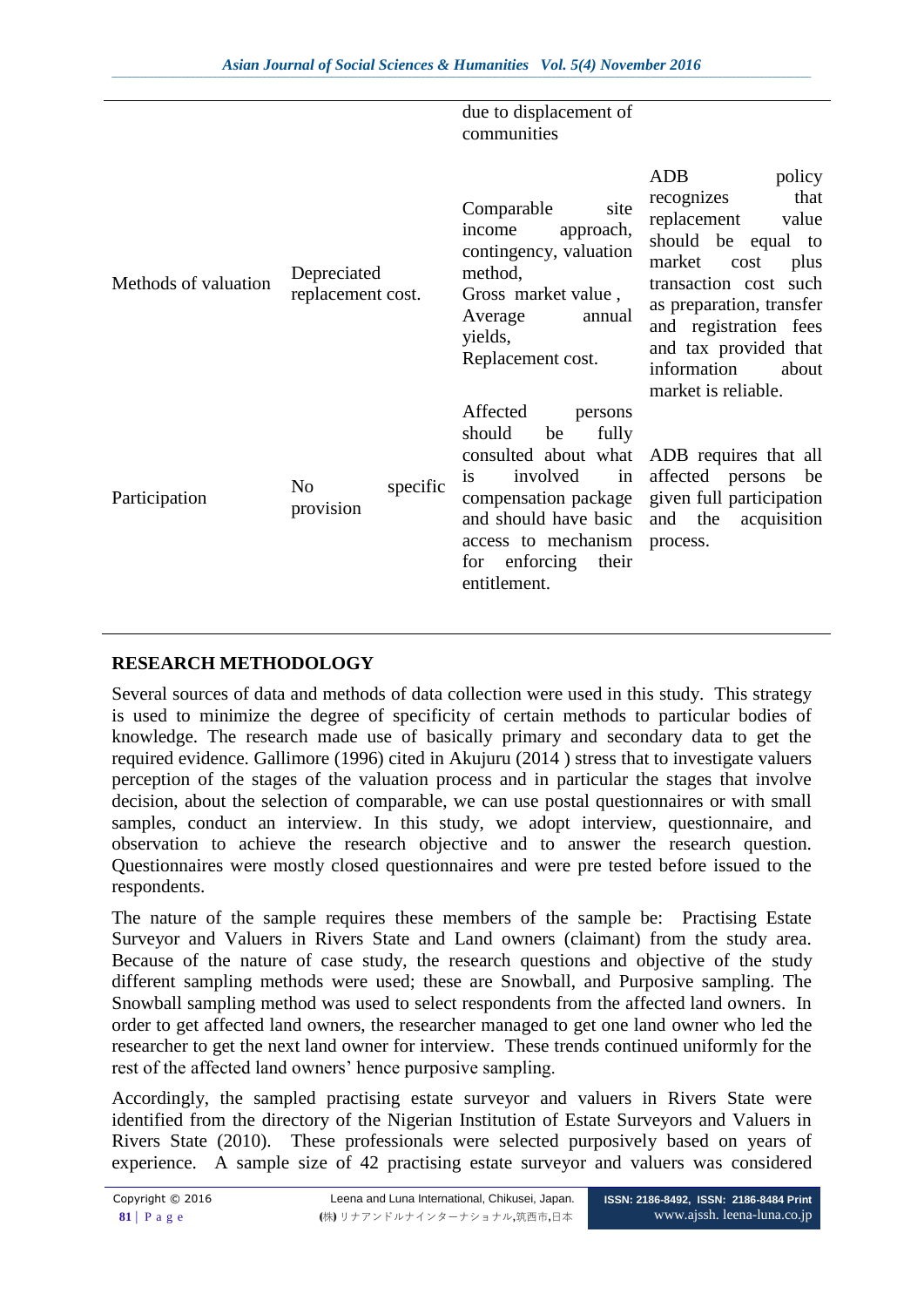appropriate and were given questionnaire which will help to supplement data from interview. The selection of professionals is restricted to Rivers State because the case study (Elelenwo/Akpajo Road) is in Port Harcourt that serves as the capital of Rivers State. Questionnaires were mostly closed questionnaires and were pre tested before issued to the respondents.

# **CASE STUDY**

The study is restricted to Elelenwo/Akpajo road expansion project in Elelenwo, a suburb in Port Harcourt where land acquisition took place. Port Harcourt is located between latitude  $4<sup>0</sup>$ 45 N and latitude  $4^0$  55 N, and longitude  $6^0$  55 E and longitude  $7^0$  05 in Rivers State. It is a city in the Niger Delta region of Nigeria. Port Harcourt is one of the fasted growing centres in Nigeria. Based on the 2006 census, the population of Port Harcourt was estimated to be 1,382,592 with a growth rate of 5.8%. Currently the population size of the town is estimated to be 1,947,000. The town is covering a total land area of about 239.6km<sup>2</sup>.



**Source: Adapted from Akukwe T.I., and Ogbodo C. (2015)**

Figure 1: Map of Rivers State showing Port Harcourt metropolis

# **ANALYSIS AND RESULTS**

#### **Acquisition process and procedure in Rivers State**

Acquisition procedure requires notification of affected land owners of government intention to acquire. Possible sources of such information are through government gazette notice; radio, television and newspaper; notice on trees and nearest buildings; community leaders; and meetings. Respondent land owners were asked to state how they get information about government intention to acquire their land. Figure 2 shows the descriptive analysis of the responses which indicate that the majority of the respondent 15(50%) got their information from gazette notice, 6(20%) of them said Radio, Television and Newspaper, 4(13.3%) said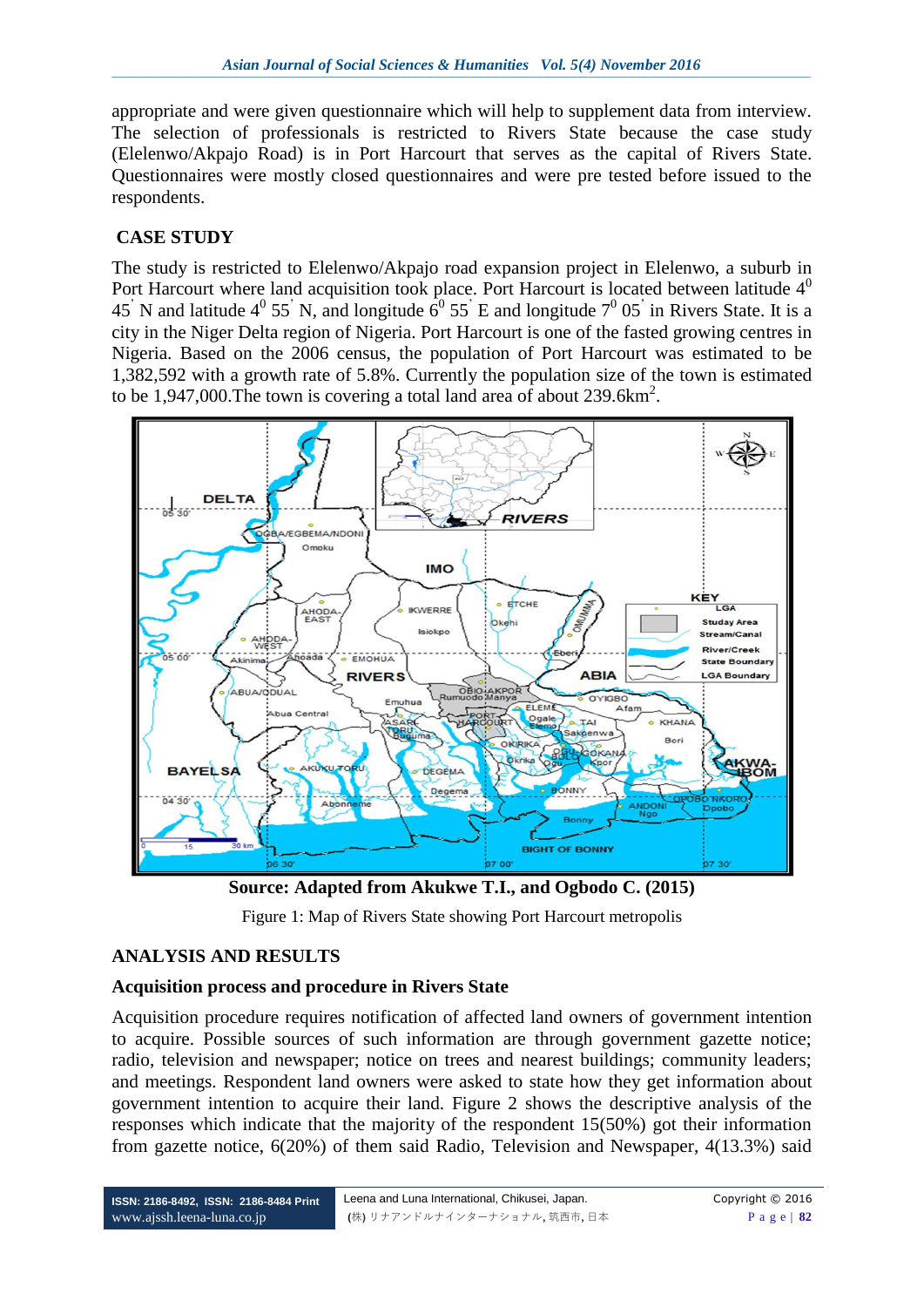notice on trees and nearest building. Only 3(10%) and 2(6.7%) got their information about government intention to acquire from meetings and community leaders respectively.



Figure 2: Notification of Land owners

Source: Field survey, 2016

To further investigate process of acquisition respondent land owners were asked state how much time they were given to relocate before acquisition. Responses reveal that 24 (80%) of them said the time given was between 1-6weeks.This is clearly shown in the figure 3 below.



Figure 3: Timing of Acquisition Source: Field survey, 2016

However, to further investigate the process and procedure of acquisition, respondent were asked to indicate whether they were aware of the items to be compensated for. Figure 4 below shows that majority of the respondents 22(73.3%) are not aware of the item to be compensated when their properties are compulsorily acquired. However, only 8(26.7%) agree that they were aware.



Figure 4: Awareness on the Item to be compensated Source: Field survey, 2016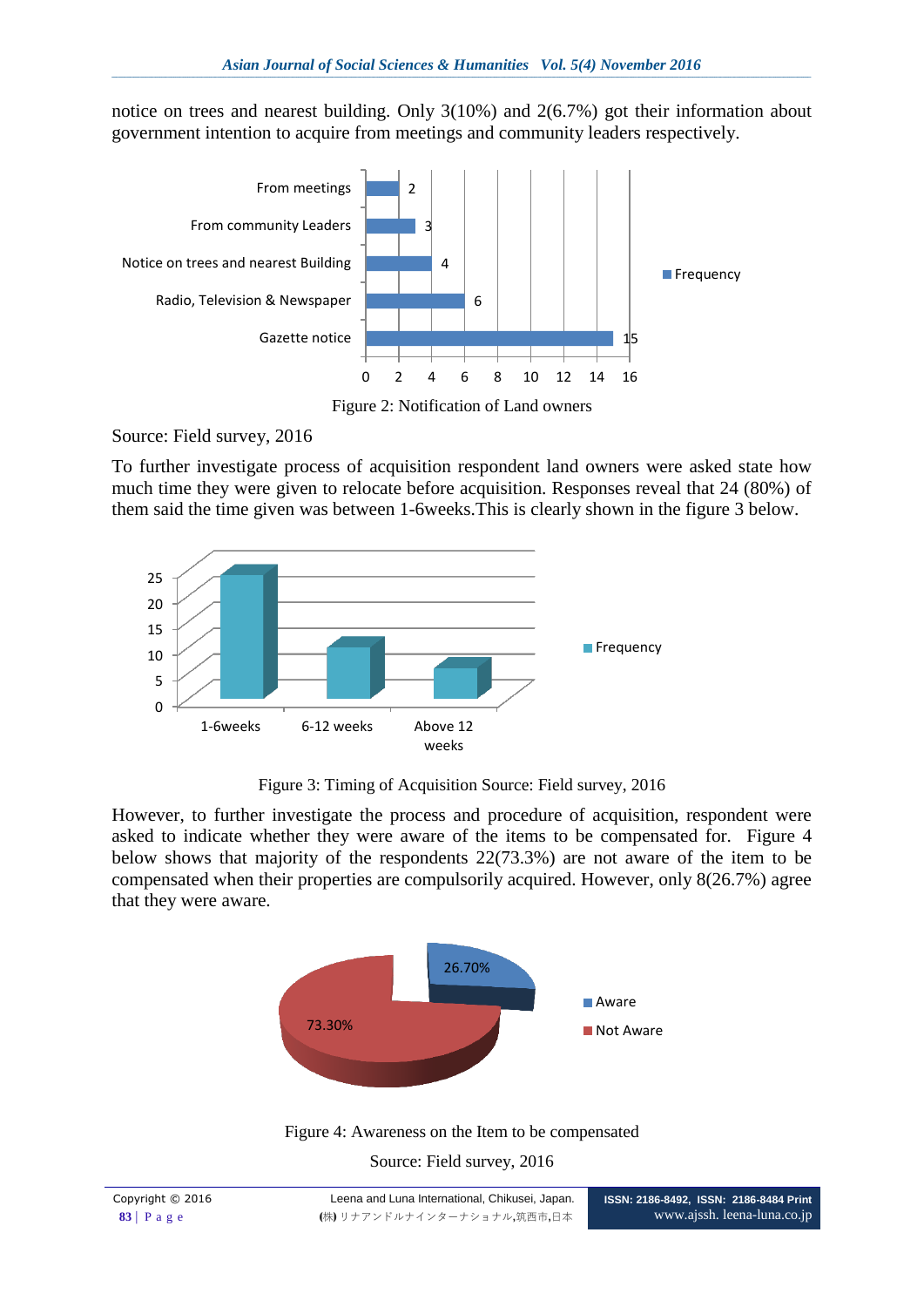Similarly, the affected land owners were also asked about how their views were reflected in the assessment of compensation. Figure 5 below gives a clear explanation.



Figure 5: Claimants' view of compensation assessment

#### Source: Field survey, 2016

In their response, 76.7% representing 23 respondents said their views were never reflected in the compensation process, 6(20 %) said their views were rarely reflected; 1(3.3%) said their views were sometimes reflected. The responses show clearly that claimant views were not reflected in the compensation process. Further, an interviewee Valuer from valuation firm engaged in the valuation of the case study corroborates these findings when he said:

*"...of a truth, these land owners were not given any opportunity to express their concern. Most of them suspected our compensation amount"*

#### **Adherence of existing practice to international best practices**

Having established that there are best practices and the need for existing practice to conform to such standard. It was necessary to find out whether the current practice adhered to it. To compare the existing practice with best practices, the various responses are averaged and the mean determined as shown in table 1 and 2 below. The mean summarizes data by a representative value for purposes of comparison (Nworuh, 2004).

|    | Items Land Acquisition Best Practice Criteria                                                                                                | Mean |
|----|----------------------------------------------------------------------------------------------------------------------------------------------|------|
|    | Develop and implement clear and transparent land acquisition<br>procedure                                                                    | 3.17 |
|    | There should be timely notification and consultation with land and<br>property owners                                                        | 3.0  |
| 3. | Affected persons should be given opportunity to be heard and to<br>have their concerns acknowledged and addressed by acquiring<br>authority. | 3.02 |

| Table 1. Adherence to land acquisition best practice criteria |  |  |
|---------------------------------------------------------------|--|--|
|---------------------------------------------------------------|--|--|

Legend:  $5 =$  Always Adhere;  $4 =$  Often Adhere;  $3 =$  Rarely Adhere;  $2 =$  Unsure;  $1 =$  Never Adhere.

Table 1 above shows the general ranking of existing practice against statements of land acquisitions best practices criteria of the World Bank and ADB. It indicates that the existing practice of land acquisition in Rivers State rarely adhere to best practices. All the feelings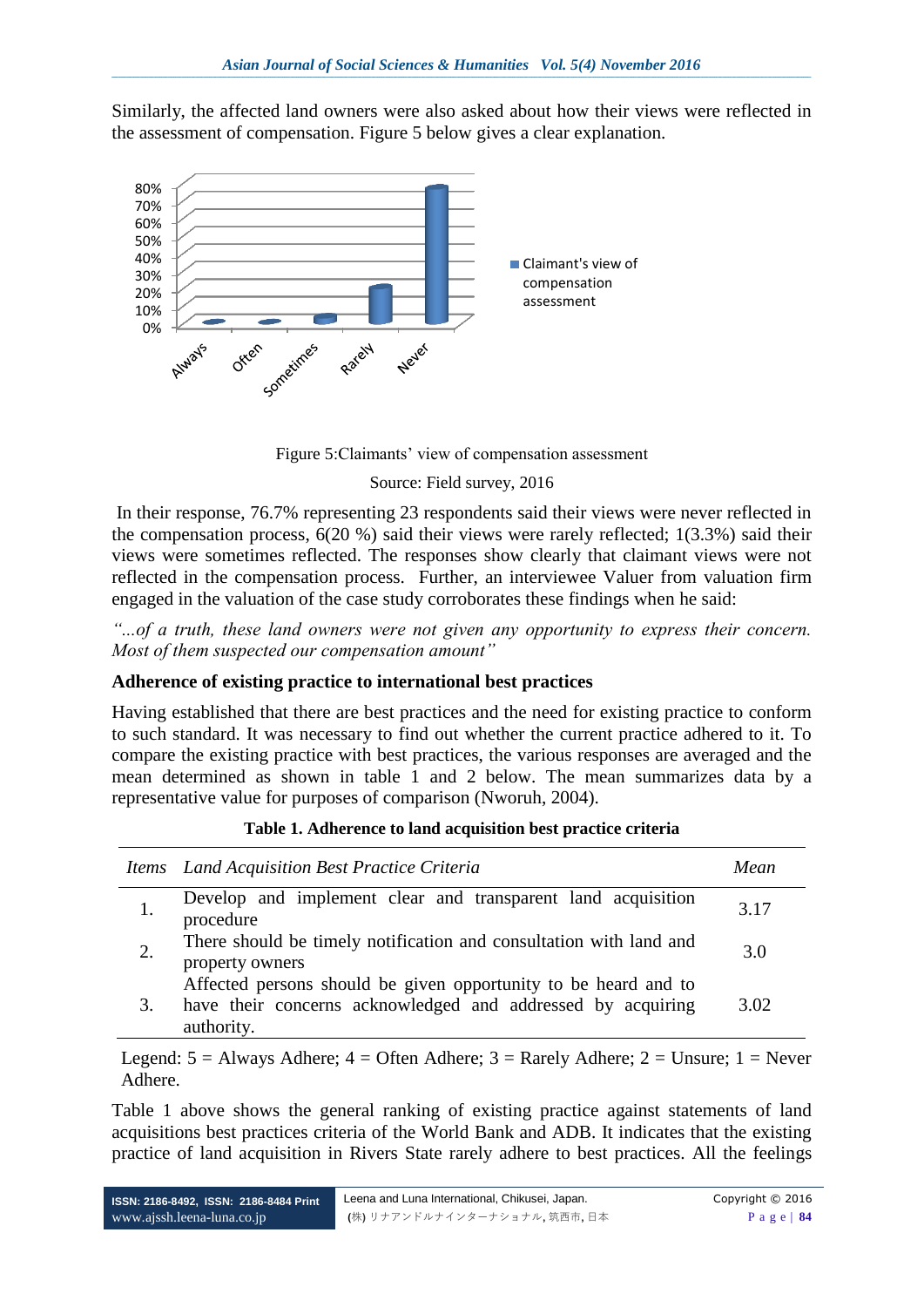expressed by the respondent in the list have scored a mean score of more than 3.0 but less than 4.0 meaning that existing practice rarely adhere to world best practice of land acquisition.

|    | Items Compensation Payment Best Practice Criteria                                                                                                                           | Means |
|----|-----------------------------------------------------------------------------------------------------------------------------------------------------------------------------|-------|
|    | Compensation should be made to all affected persons including<br>those without title to land                                                                                | 1.50  |
|    | Pay in kind and/or in-cash in time before relocation and civil<br>work start.                                                                                               | 3.12  |
| 3. | Pay compensation at replacement cost for the cost of restoration<br>in time                                                                                                 | 1.31  |
|    | Encourage disclosure of information and the use of negotiation<br>or arbitration procedure                                                                                  | 1.76  |
| 5. | Ensure regulation are specific enough to provide clear valuation<br>guidelines, but flexible enough to allow room to determine<br>equivalent compensation in all situation. | 1.69  |

Legend:  $5 =$  Always Adhere;  $4 =$  Often Adhere;  $3 =$  Rarely Adhere;  $2 =$  Unsure;  $1 =$  Never Adhere.

To further investigate adherence of existing practice to international best practices, Table 2 above itemized 5 listed statements of best practices on compensation payment. Respondent indicates that existing practice never adhered to all the statement of best practices on compensation payment with a mean score less than 2.0 except item 2 ( $M = 3.12$ ) which respondents indicated that they rarely adhered

# **DISCUSSION OF FINDINGS**

The acquisition process and procedure for acquisition of urban property for road infrastructure as currently practiced in the case study is discussed as follows.

# **Poor Publicity and Notice Delivery**

The source of how people get information about government intention to acquire as shown in figure 2 clearly indicates that gazette notice is the main source of communication by government which rarely gets to the people. However, some affected persons get to know about the government intention to acquire through radio and newspaper, notice on trees and buildings. It is interesting to note that people that stay away from their land hardly get information when notice is placed on trees and buildings. This shows that there was poor consultation with the people due to poor notice delivery. Findings deduced from the way people perceived notification for acquisition can be likened to a classroom situation where people are taught and made to comprehend every procedure of acquisition.

# **Inadequate Time for Relocation**

The Land Use Act Cap L5 LFN 2004 did not provide specific time to be given the people to relocate before acquisition. Result of the survey in figure 3 indicates that majority of the affected land owners were dissatisfied with the time given. Discussion with land owners shows that the time given was not sufficient enough to allow the affected landowners prepare ahead to the acquisition of their land and attached properties to avoid any injurious affection likely to occur during demolition of the buildings.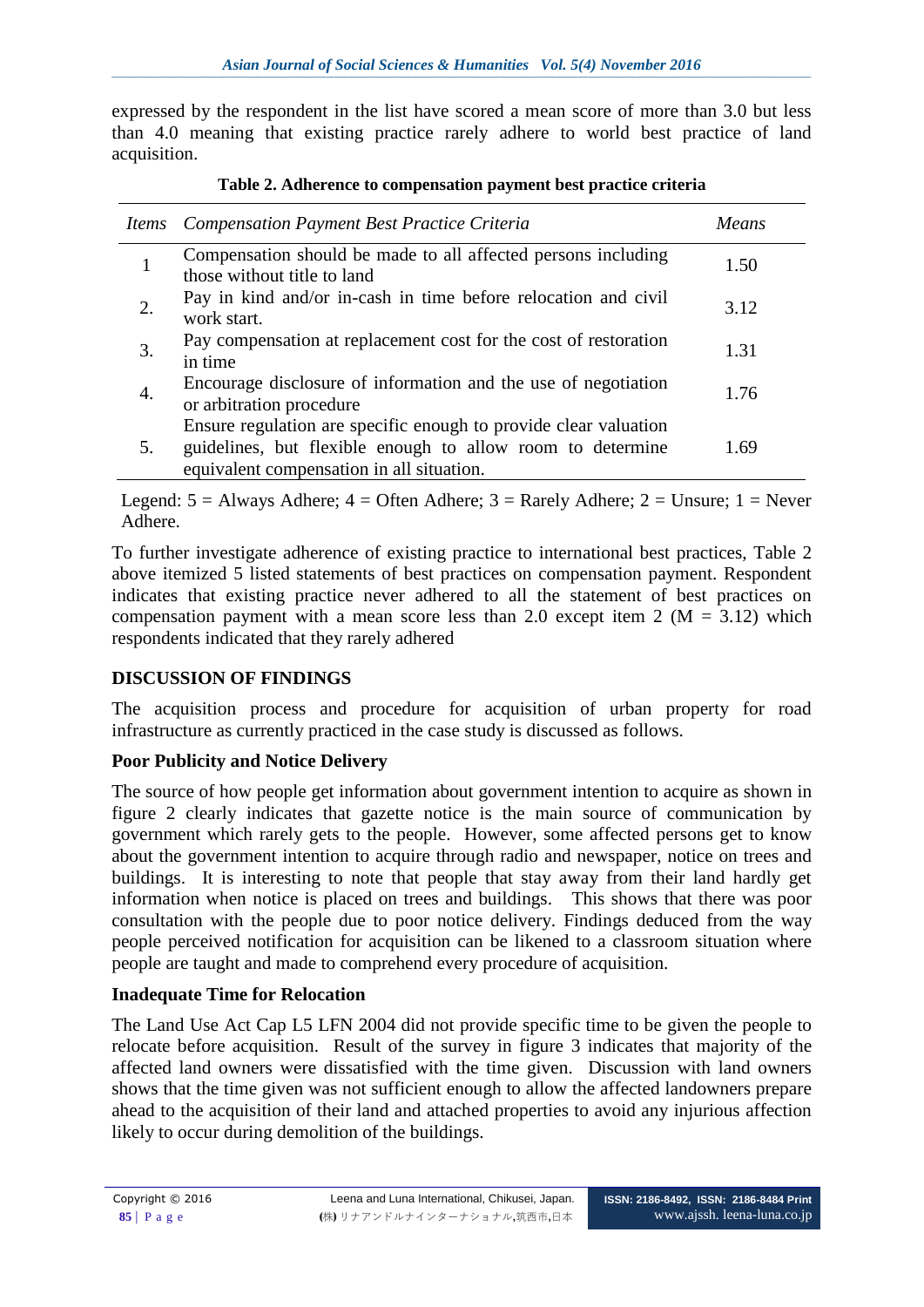#### **Lack of Transparency in the Compensation Assessment**

Lack of transparency in the assessment of property values for compensation was one of the common problems revealed by the study, where majority (73.3%) 22 of the affected landowners were not aware of the items to be compensated (Figure 4). The study also established that views of the affected persons were not reflected on the compensation process (Figure 5). The confidentiality of the compensation assessment process led to suspicion of claimants about the compensation amount.

#### **Non Adherence to Good Practices**

The World Bank (WB)and Asian development Bank (ADB) project reports of different countries have shown that there are several best practices criteria (Worldbank, 2001; ADB, 1998). These best practices criteria were identified in thereviewing of provisions being applied internationally and used to bench mark existing practice of acquisition and compensation in the case study. Findings of the study showed that existing practice are not satisfactory enough to meet the needs of the affected landowners and on the other hand, the existing practice is rarely or not in adherence to the best practice criteria. From the results of the study in (Table 1), it shows that existing practice of land acquisition rarely adhere to the best practice while that of compensation in (Table 2) is not in adherence to the best practice criteria.

#### **CURRENT ISSUES AND CONCERNS**

The statutory provision of the Land Use Act raises a lot of issues and concerns especially when such acquisition is for urban properties. Some of these issues include:

- (a) Inadequate Compensation: Kakulu (2008) reasons that provisions of Section 29 of the Land Use Act are grossly inadequate for the purpose of achieving fair or adequate compensation because of its restrictions on the number of heads of claims as well as non-payment for undeveloped land. Commenting on the above provision, Ezeanwa (2016) notes that a typical – affected person naturally expects to receive money that will enable them buy a new plot of land, build a new structure and take care of all the attendant losses and relocation expenses. He argues that the Land Use Act only provides for the payment of compensation which is not necessarily "adequate compensation".
- (b) Non-inclusion of Just terms compensation principle: the provision for compensation under the Land Use Act does not mention neither the principle of just terms compensation or value to the owner. The "Just Compensation" principle aims at providing disposed groups with adequate financial compensation
- (c) Basis and Methods of Assessment: The method does not recognise the open market value of the property itself, but is based on replacement cost of improvements and crops. Akujuru (2016) argues that the use of pre-determined rate to determine the depreciated replacement cost of a building can hardly yield a compensation that will enable the dispossessed replace his building, thus raising some issues of inequity.
- (d) Undefined Interest in Land: There are many interests that can be held in land for example freehold, leasehold, and easements are common interest in land. In land acquisition, including compulsory land acquisition, it is an interest in land that is actually acquired. The LUA assumes that only the occupier of an acquired land has an interest to be compensated while it is accepted that the radical title to land is vested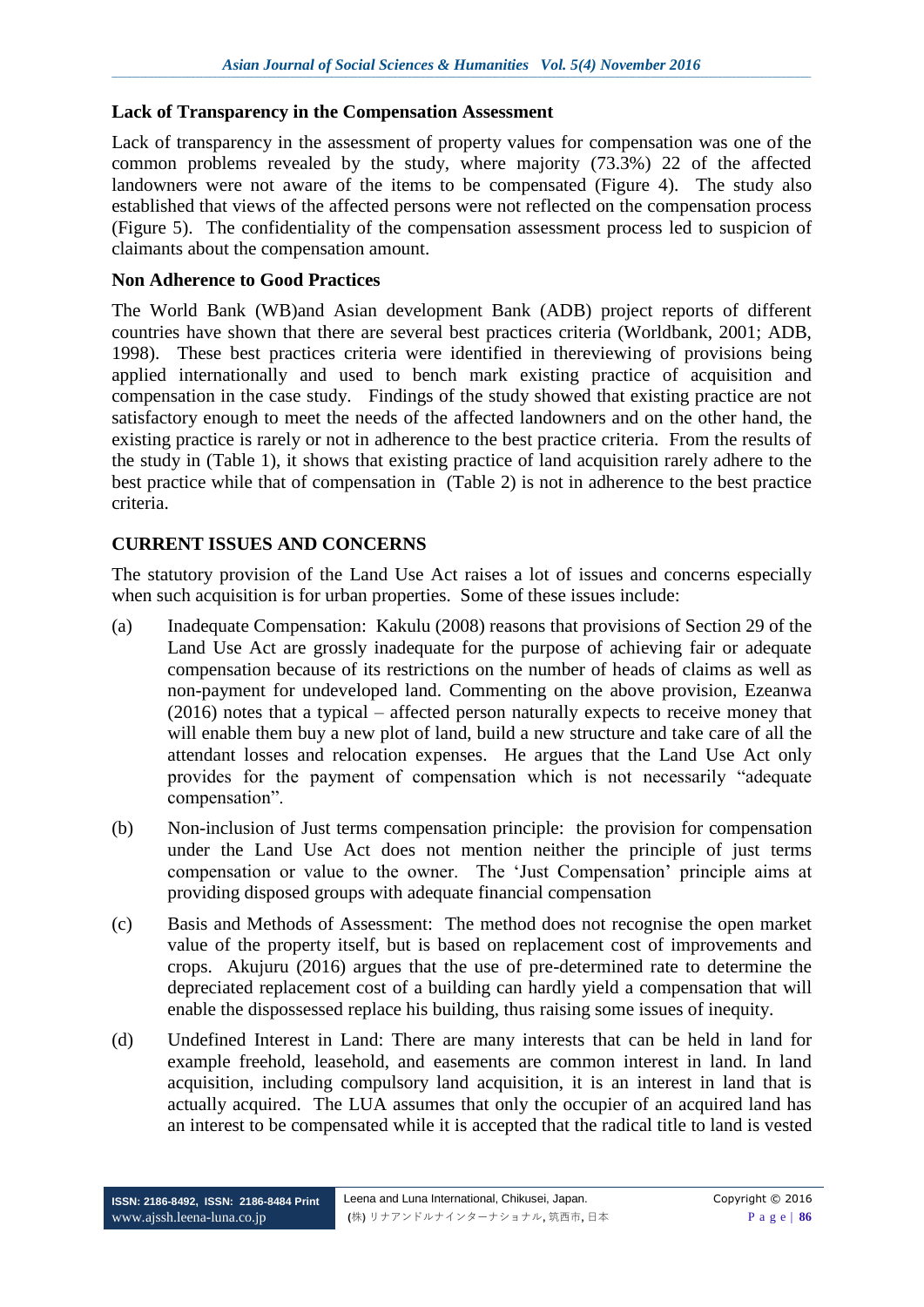in the governor. This multiplicity of interests poses practical valuation problems for valuers.

#### **CONCLUSION AND RECOMMENDATION**

This paper has discussed the existing process and practice of compulsory land acquisition in road infrastructure and has investigated the adherence of existing practice to international best practices. According to the survey results, existing practice of compulsory acquisition in urban land indicate that there is unfairness, inconsistencies, absence of transparency, diminished trust of the affected land owners in the acquisition, suspicion on the compensation amount and non-adherence to international best practices. To ensure people are not impoverished and their right to land adequately protected when government compulsorily acquire urban land for road infrastructural development, it is necessary that best practices are adapted and effectively implemented to ensure that affected persons are placed in the position they were before the acquisitions. Pre-requisite for this are appropriate legislation with clear and transparent acquisition procedure that ensure people know their rights throughout the process.

# **REFERENCES**

- [1] ADB. (1998). *Handbook on Resettlement: A Guide to Good practice*. Manila, Philippines: Asian Development Bank.
- [2] Ajoku, C.V. (2000). Compensation assessment and payment*. Seminar Paper presented at continuing professional Development (CPD) Workshop organized by* Edo State Chapter of Nigerian Institution of Estate Surveyors and Valuers, (NIESV).
- [3] Akujuru V.A., & Ruddock L. (2014*). A framework for determining the compensable value of damages due to contamination to wetlands in the Niger Delta of Nigeria*. A Thesis submitted in partial fulfilment of the requirements for the award of the Degree of Doctor of Philosophy of the University of Salford, School of the Built Environment.
- [4] Akujuru, V. A., & Ogbonda, U. J. (2016). Rationalising the Contemporary Issues in the Valuation of Land for Infrastructural Development in Nigeria*. Donnish Journal of Research in Environmental Studies,3*(1), 001-007. Available a[thttp://www.donnishjournals.org/djres](http://www.donnishjournals.org/djres)
- [5] Akinlabi, A. J. (2009).*A study of adequacy of compensation for land acquisition under the Land Use Act*. A Thesis submitted to the Department of Estate Management, Faculty of Environmental Sciences, Nnamdi Azikiwe University, Awka, Anambra State, Nigeria in partial fulfillment of the requirement for the degree of master of science (Msc) in Estate Management.
- [6] Akukwe T.I., & Ogbodo C. (2015).Spatial Analysis of Vulnerability to Flooding in Port Harcourt Metropolis, Nigeria.*SAGE Open, 1-19.*
- [7] Ezeanwa, M.C.O.(2016*). A Question of Compensation: Overcoming the constraints of Nigeria's Land Use Act*. Available at: http://www.irwaonline.org
- [8] FAO (2009) .*Compulsory acquisition of land and Compensation, Land Tenure Studies*  10, Food and Agriculture Organization of the United Nations (FAO), Rome.
- [9] Ibagere, O.P.(2010). *Compulsory acquisition of land and Compensation and valuation of special interests in Nigeria*, Benin City: Vino Vic Ventures.